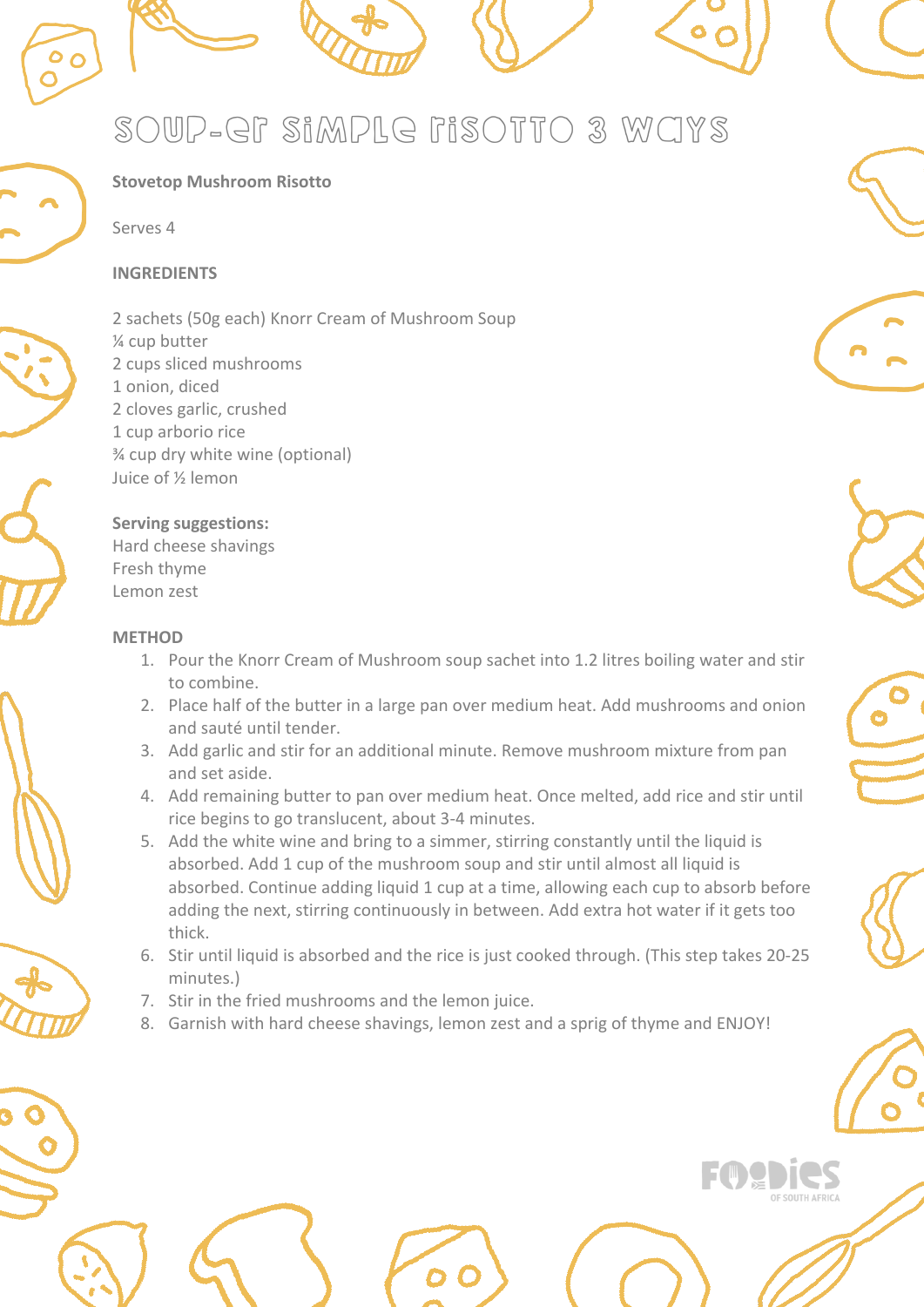









Serves 4

**Butternut & Feta Oven-Baked Risotto**

# **INGREDIENTS**

2 sachets (50g each) Knorr Butternut and Sweet Chilli Soup 2 cups cubed butternut, precooked 1 onion, sliced 2 cloves garlic, crushed 1 cup arborio rice 2 tbsp butter 1 cup feta, crumbled ¾ cup dry white wine (optional) Salt and pepper, to season ½ cup grated hard cheese Juice of ½ lemon

# **Serving suggestion:** Feta

Fresh sage Chilli flakes (optional)

# **METHOD**

- 1. Preheat the oven to 200°C.
- 2. Combine 3 cups of boiling water and the sachet of Knorr Butternut and Sweet Chilli Soup in a large jug.
- 3. Mix the soup liquid with the onion, garlic, arborio rice, butter, ½ cup of the feta, dry white wine (if using) in a large casserole dish. Season with salt and pepper to taste, Cover with a lid and bake in the oven for 30 minutes, stirring halfway through.
- 4. Uncover the risotto and stir well. Stir in the grated cheese, remaining feta and a squeeze of lemon juice and season with salt and pepper to taste.
- 5. Serve with an extra crumble of feta, some fresh sage leaves and chilli flakes and ENJOY!